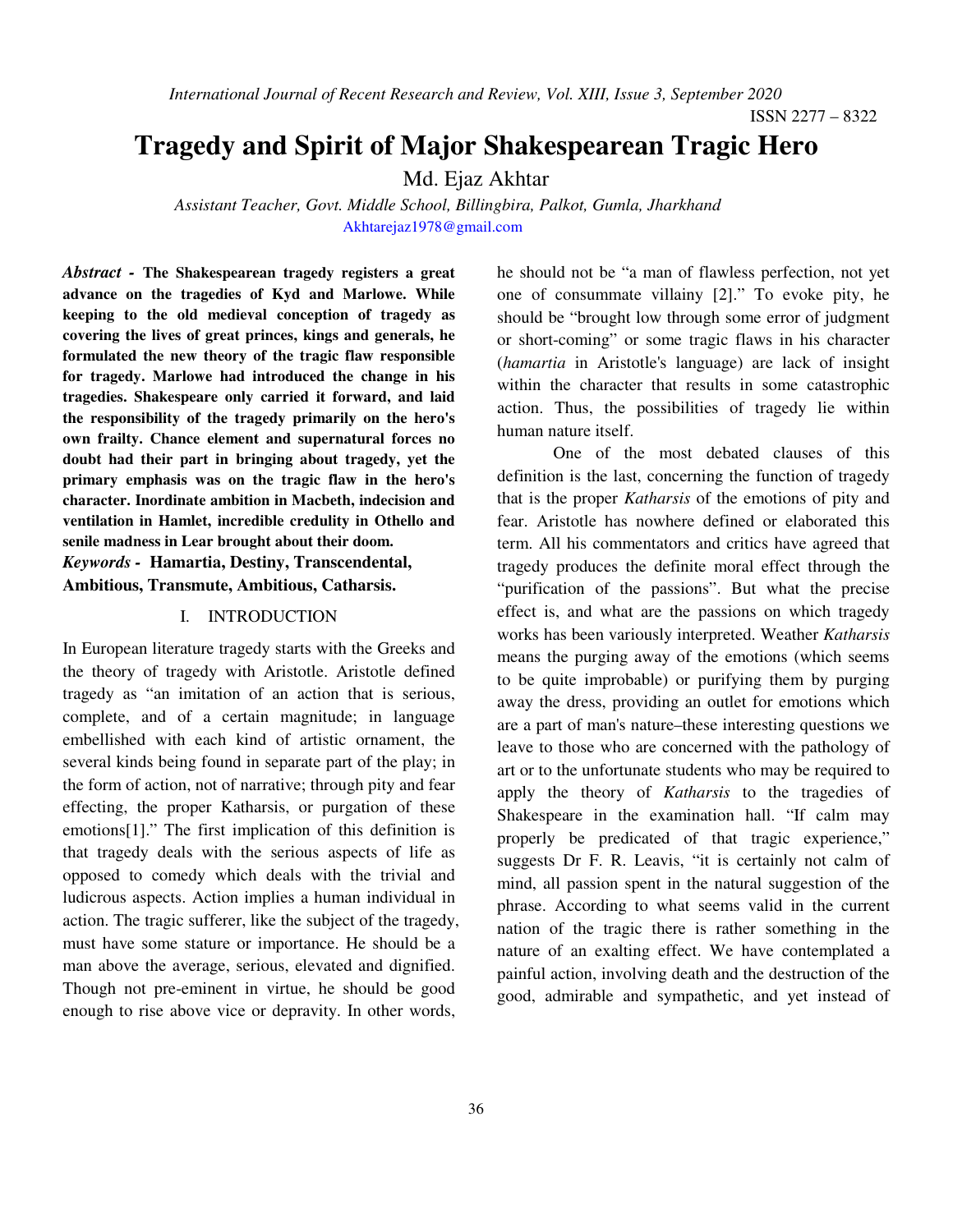being depressed we enjoy a sense of enhanced vitality."[3]

#### II. CORE OF SHAKESPEARE'S PHILOSOPHY

In James Joyce's *Portrait of the Artist,* Stephen Dedalus tries to explain the twin emotions of pity and terror which are revoked by tragedy. "Pity," he says, "is the feeling which arrests the mind in the presence of whatever is grave and constant in human sufferings and unites with the secret cause."[4] Thus tragedy involves a double vision of human suffering and the secret cause. Though the cause is destructive and its immediate effects, yet this cause affirm that there is some universal order of things existing in the universe. The main problem before a tragic writer is how to adjust this secret case with the human sufferer.

The Greek masters of tragedy- Aeschylus, Sophocles and Euripides- on whom Aristotle based himself, identified this secret cause with Faith or Fortune whom they regarded as the presiding genius of tragedy. A man, who committed some sin, was bound to get punishment by the Goddess Nemesis. The Greek tragedy involved the religious ideas of sin and punishment. It was thought that the blind goddess of Fate "smiled upon men, flattered them with the allurements of promised happiness, then changed her countenance, revealed her fickleness and cast down those whom she had lifted up. Her wheels revolt without ceasing; men rose with it to its summit and swiftly descended nights irresistible sweep (Shakespeare, 07)." [5] They tried to fight against this mighty power but were helpless like a puppet whose strings were in the hands of someone else. Ultimately, they were bent and broken.

Schopenhauer was of the opinion that the representation of a great misfortune is alone essential to tragedy, and that blind Fate might be the agent of it. Shelley argued that event crime, in the Athenian drama, is disarmed of half of its horror and all its contagion by being represented as the fatal consequence of the unfathomable agencies of nature. Nietzche held tragedy to be the dancing ground of divine accident. And Milton

allowed to Fortune, a power beneath the moon, and said that tragedy treats.

#### III. OF FATE CHANGE IN HUMAN LIFE

Even Shakespeare was fully conscious of Fortune's capricious power. The conception of undeserved, unexpected and crushing calamity, for which the name of Fortune was an emblem, enters very deeply into his work. It is omnipresent in his present days as well as his comedies. There are allusions to the arbitrary decrees of Fate and her irresistible power is felt by Shakespeare's heroes at the very crisis of their story. Romeo exclaims, 'O, I am Fortune's Fool!' His very words are echoed by King Lear, 'I am even the natural fool of Fortune.' Similarly in *As You Like It, Henry IV, Hamlet and The Tempest* there are frequent references to Dame Fortune. Shakespeare speaks of Fortune "as a power higher than the human will, by which men are blindly controlled, their purpose overthrown and misery brought upon them." But it would be a misrepresentation of Shakespeare to suggest that his tragedies are merely a blank and bleak expression of cruel destiny. He did not regard man as helpless in fortune's presence. Fortune could be controlled, He thought it, a man could control himself. This conclusion is the very core of Shakespeare's philosophy, if any.

 The theme of Shakespearean Tragedy is the struggle between good and evil resulting in serious convulsions and disturbances, sorrows, sufferings and death. Its subject is the struggle of good and evil which permeate in the world simultaneously in all ages and times. It depicts men and women struggling with evil and finally succumbing to it with resultant deaths of innocent characters and harmless creatures. Through their heroic struggle we rely the immense spiritual potentiality of many Shakespearean tragedies never lives behind. Addressing effect, it soothes consoles and strengthens. In his tragedies he presents a rich series of excitements, which rouses pity and sympathy in the audience. The themes of all the four great tragedies are sensational for example Macbeth has its witches, its ghosts and apparitions, its murder in a darkened castle its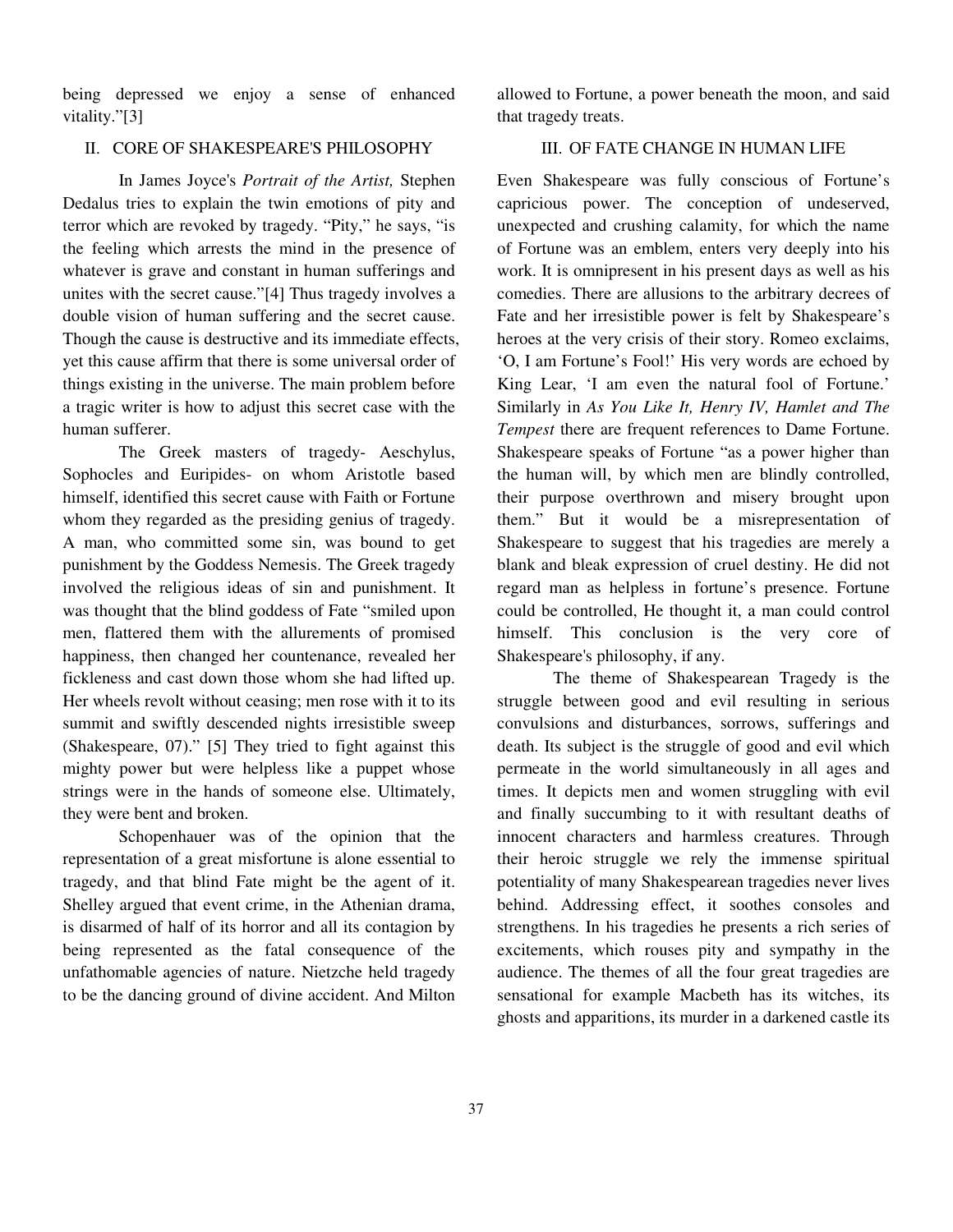drunken partner and its thrilling sight of lady Macbeth walking in her sleep.

 In Hamlet we have the ghost and the grave diggers and in Othello night alarms and sword fights. Every one of his tragedies is an expression of some human passion of failing and its disastrous consequences.

 In a figurative sense a tragedies (from classical Greek, "Song for the goat) is any event with a sad and unfortunate outcome but the term also applied specially in western culture to a form of drama defined by Aristotle characterized by seriousness and dignity and involving a great person who experiences a reversal of fortune.

 Tragedy depicts the downfall of a noble hero or heroine, usually through some combination of hubris, fate and the will of the gods. The tragic hero's powerful wish to achieve some goal inevitably encounters limits, usually those of human frailty.

 Aristotle says that the tragic hero should have a flaw and make some mistake hamartia. The hero need not die at end, but he or she must undergo a charge in fortune. In addition, the great tragic hero may achieve some revelation or recognition.

 Thus in ancient Greek tragedy the evil is more embedded as character types, where as in Shakespearean tragedy the evil is largely permeated by the weaknesses inherent in man. In the English literature the most famous and most successful tragedies are those of William Shakespeare and his Elizabethan contemporaries like, C.Marlowe and John Webster. Christopher Marlowe was the most significant of Shakespeare's contemporaries. He possessed a supermen quality which enabled him at one. To lift drama into the sphere of high literature. The last scenes of Faustus are among the most pathetic and most grandiose in Renascence drama. They are unsurpassable even by Shakespeare.

## IV. MAN THE NUCLEUS OF ALL SHAKESPEARE'S WRITINGS

 Man is the nucleus of all Shakespeare's writings- poems, songs, sonnet or plays. The recurrent themes in all of his plays are invisible forces of character that shape the destiny of man. The ancient Greek dramatists pitted man against the divine forces, but Shakespeare presents the struggle of man fighting against himself. He presents the drama of the struggle of man fighting against the contending forces within his own psyche. Here man battles not against gods or against super natural agencies but against himself. Shakespeare intuitively knew more than four hundred years ago, as an expert in modern psychology knows today that the different psychic forces determine human behavior. Hence his plays deeply explore human motive and emotion, both conscious and unconscious; He borrowed the bare skeleton of plot from different sources, but by the alembic of his genius transmuted it into a true to all time story of man.

 Bradley stated about Macbeth "The bold ambitious man of action has within certain limits, the imagination of a poet" an imagination on the one hand extremely sensitive to the impressions of a certain kind and on the other, production of violent disturbance both of mind and body.

 Shakespeare strictly follows Hamlet's advice to the actors: suit the action to the word, the word to the action, with this special observance, that you o'erstep not the modesty of nature, consequently his characters reveal truths of human nature. And, that is the secret of Shakespeare's greatness and universal appeal. [6]

 Here Macbeth speculates about the future. Similarly, in his famous soliloquy "To be, or not to be" - Hamlet speculates about the future. The difference is that Macbeth Contemplates the crime of murder and its consequences, which he is afraid, may extend beyond this lie, and he quails at the idea of this, while Hamlet, oppressed by the burden and mystery of life, contemplates suicide. Macbeth is urged on to the fulfillment of his ambition by the instigation of his wife and the supernatural soliciting of the witches. He begins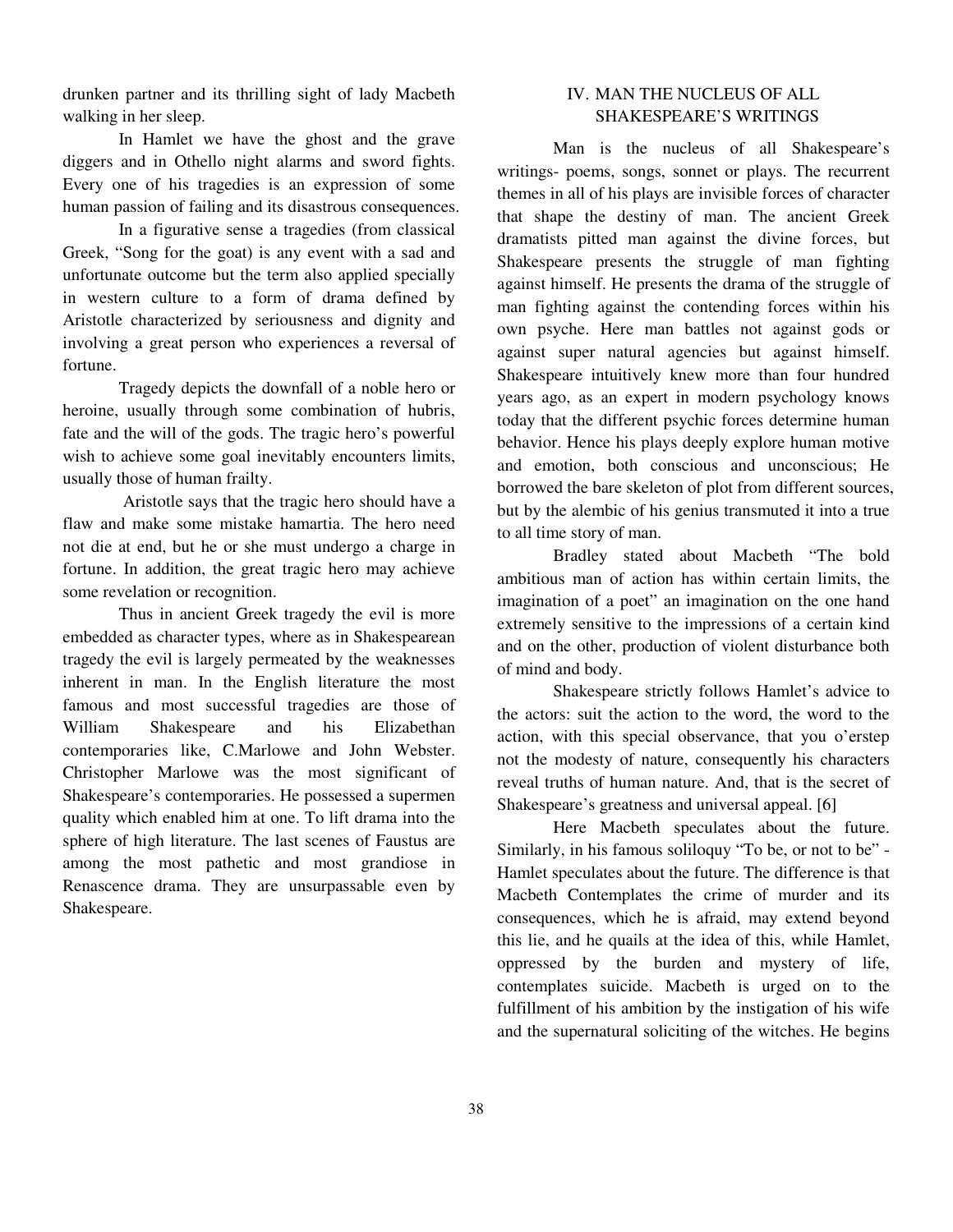with a crime and then he has to secure himself by a repetition of crime at last the doom falls on him, wrought as it is by his imagination and sensibilities and also by his external agency of the witches. Now in Hamlet there is the same supernatural soliciting, the revenge motive is supplied by the ghost of Hamlet's father. It is sacred task, imposed upon Hamlet and in carrying it through; he meets with obstacles both internal and external. It is easier for Macbeth to attain his object through a crime; if he has moral scruples in the beginning, they are swept off by the chiding tongue of his wife. Hamlet's sacred duty to his father sanctified by the motive of revenge. The question why Hamlet has not been able to execute his revenge with one stroke puzzles critics. But delay is the very essence of a revenge play such as Hamlet is.

 But Hamlet and Macbeth are romantic-tragedies, making use of the supernatural machinery. There is finer touch and delicacy in the supernatural of Hamlet; the physical loath sameness of the weird sisters in Macbeth can never be overcome but the ghost in Hamlet is a being aloof from us a phantom, provoking in us "thoughts beyond the reaches four souls"- It is a more effective use of the supernatural in any case.

 The other tragedies, with which we may compare Hamlet, are Julius Caesar and King Lear. In Julius Caesar there is the ghost of Caesar and Caesar dead seems to be more powerful the Caesar living. The spirit of Caesar rowing about for revenge is a figure as impressive as the ghost of Hamlet's father demanding of his son duty of revenge. Brutus has compared with Hamlet. There is an idealistic strain in both speculations as opposed to being dominant in both. When we compared Hamlet with King Lear, we find that both are plays of dark menacing and violent passion. Perhaps King Lear has a greater tragic grandeur when he raves in unison with storm and thunder on a blasted heath then vehemently reproaching himself for the failure of his task. [7]

 The society is created with Shakespeare's fullest power. It is the image of the world as intellect is made to feel it. It is a society governed by the enemies of intellect, by the sensual and the worldly by deadly sinners and philosophers of bread and cheese.

 We can see in Shakespeare's works a gradual development which in a sense parallels the historical development of dramatic literature.

 Shakespeare's subject matter is not the peregrination of the soul beyond the quotidian view to unfamiliar horizons, or "transcendental realities", or "Primal feelings, or "Spatial experience", like that of Dante or mystics of the East, it is also not supra-human. "In the greater-Shakespearean tragedy "says Charlton" [8], man enthralls the attention more than does his universe for Shakespeare's attention more than does his universe for Shakespeare's world is moral rather than theology and religion, men more than angles, earth than heaven.

#### V. CONCLUSION

 In the Shakespearean tragedy, therefore, leaves the impression of a spiritual leaves at the fall of the curtain and impresses us with deepest paths and mystery of life.

 The case with Macbeth is slightly different. The hero in this tragedy is by no means a noble man like Hamlet or Othello, though he is great like them. Shakespeare has so presented his hero that he at once enlists our sympathy and admiration in spite of all his villainy and treachery. Boas says that "Two things are necessary to arrows tragic emotions when a villains is the hero of a play: the hero must have so much greatness in his character as to call forth our admiration and make us conscious of the possibilities of human nature and there must be an internal struggle represented. Shakespeare has done something more to enlist deeper sympathy and admiration for his hero.

#### V. REFERENCES

- [1] S.H. Butcher, *Aristotle's Theory of Poetry and Fine Art*, Dover Publication, New York, p. 51.
- [2] S.H. Butcher, *Aristotle's Theory of Poetry and Fine Art*, Dover Publication, New York, p.260.